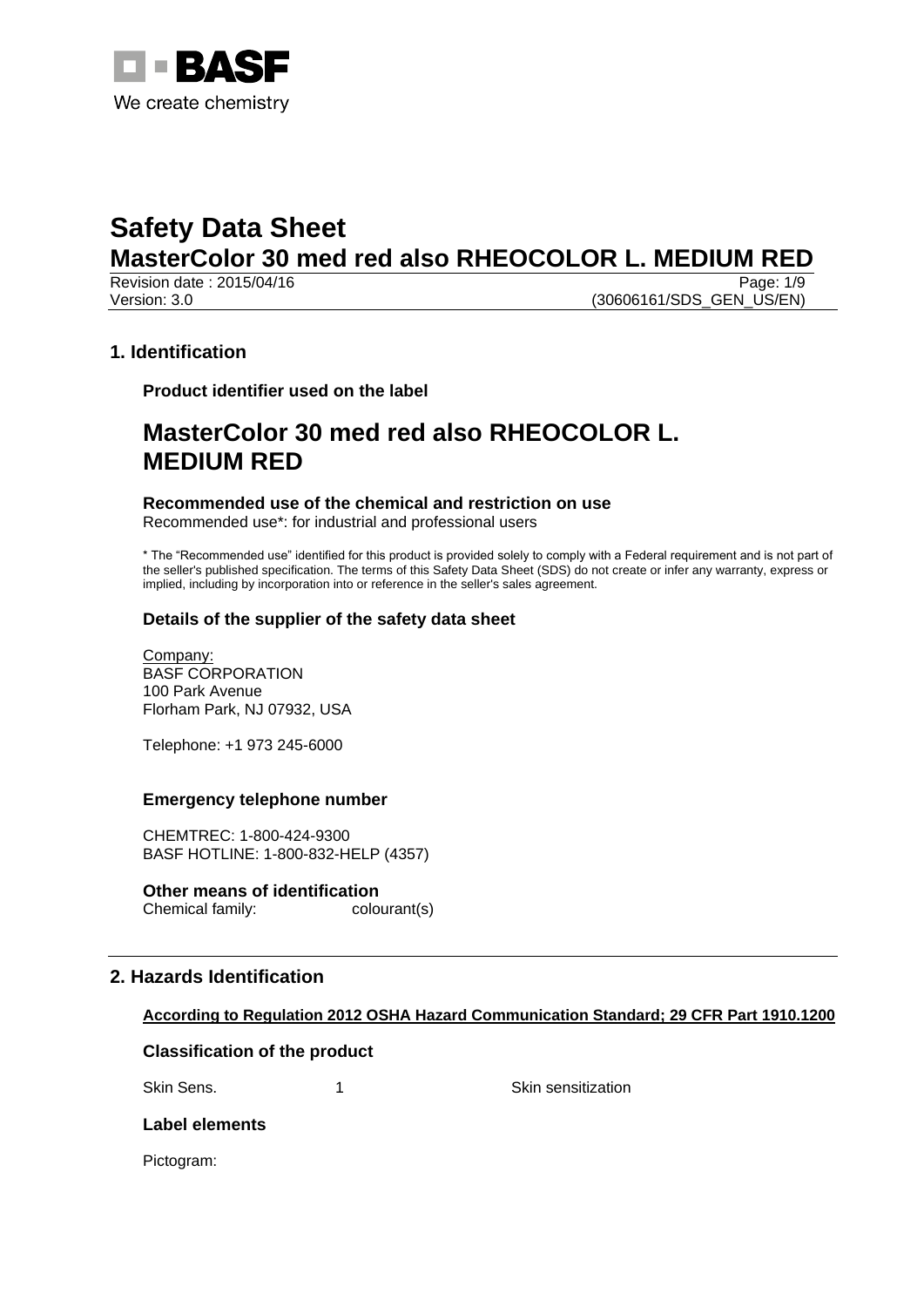# **Safety Data Sheet**

**MasterColor 30 med red also RHEOCOLOR L. MEDIUM RED**<br>Revision date : 2015/04/16

Revision date:  $2015/04/16$ 

Version: 3.0 **(30606161/SDS** GEN US/EN)

| Signal Word:<br>Warning                |                                                                                  |  |
|----------------------------------------|----------------------------------------------------------------------------------|--|
| Hazard Statement:<br>H317              | May cause an allergic skin reaction.                                             |  |
| Precautionary Statements (Prevention): |                                                                                  |  |
| P <sub>280</sub>                       | Wear protective gloves.                                                          |  |
| P <sub>261</sub>                       | Avoid breathing dust/fume/gas/mist/vapours/spray.                                |  |
| P <sub>272</sub>                       | Contaminated work clothing should not be allowed out of the workplace.           |  |
| Precautionary Statements (Response):   |                                                                                  |  |
| P333 + P311                            | If skin irritation or rash occurs: Call a POISON CENTER or<br>doctor/physician.  |  |
| P303 + P352                            | IF ON SKIN (or hair): Wash with plenty of soap and water.                        |  |
| $P362 + P364$                          | Take off contaminated clothing and wash before reuse.                            |  |
| Precautionary Statements (Disposal):   |                                                                                  |  |
| P <sub>501</sub>                       | Dispose of contents/container to hazardous or special waste collection<br>point. |  |

# **Hazards not otherwise classified**

If applicable information is provided in this section on other hazards which do not result in classification but which may contribute to the overall hazards of the substance or mixture.

# **3. Composition / Information on Ingredients**

# **According to Regulation 2012 OSHA Hazard Communication Standard; 29 CFR Part 1910.1200**

| <b>CAS Number</b> | Content (W/W)                   | <b>Chemical name</b>                                     |
|-------------------|---------------------------------|----------------------------------------------------------|
| 1309-37-1         | $>= 50.0 - < 75.0$ % Iron oxide |                                                          |
| 4719-04-4         | $>= 0.1 - 0.2$ %                | 2,2',2"-(hexahydro-1,3,5-triazine-1,3,5-triyl)triethanol |

# **4. First-Aid Measures**

# **Description of first aid measures**

#### **General advice:**

First aid personnel should pay attention to their own safety. Immediately remove contaminated clothing.

#### **If inhaled:**

If difficulties occur after vapour/aerosol has been inhaled, remove to fresh air and seek medical attention.

#### **If on skin:**

After contact with skin, wash immediately with plenty of water and soap. Under no circumstances should organic solvent be used. If irritation develops, seek medical attention.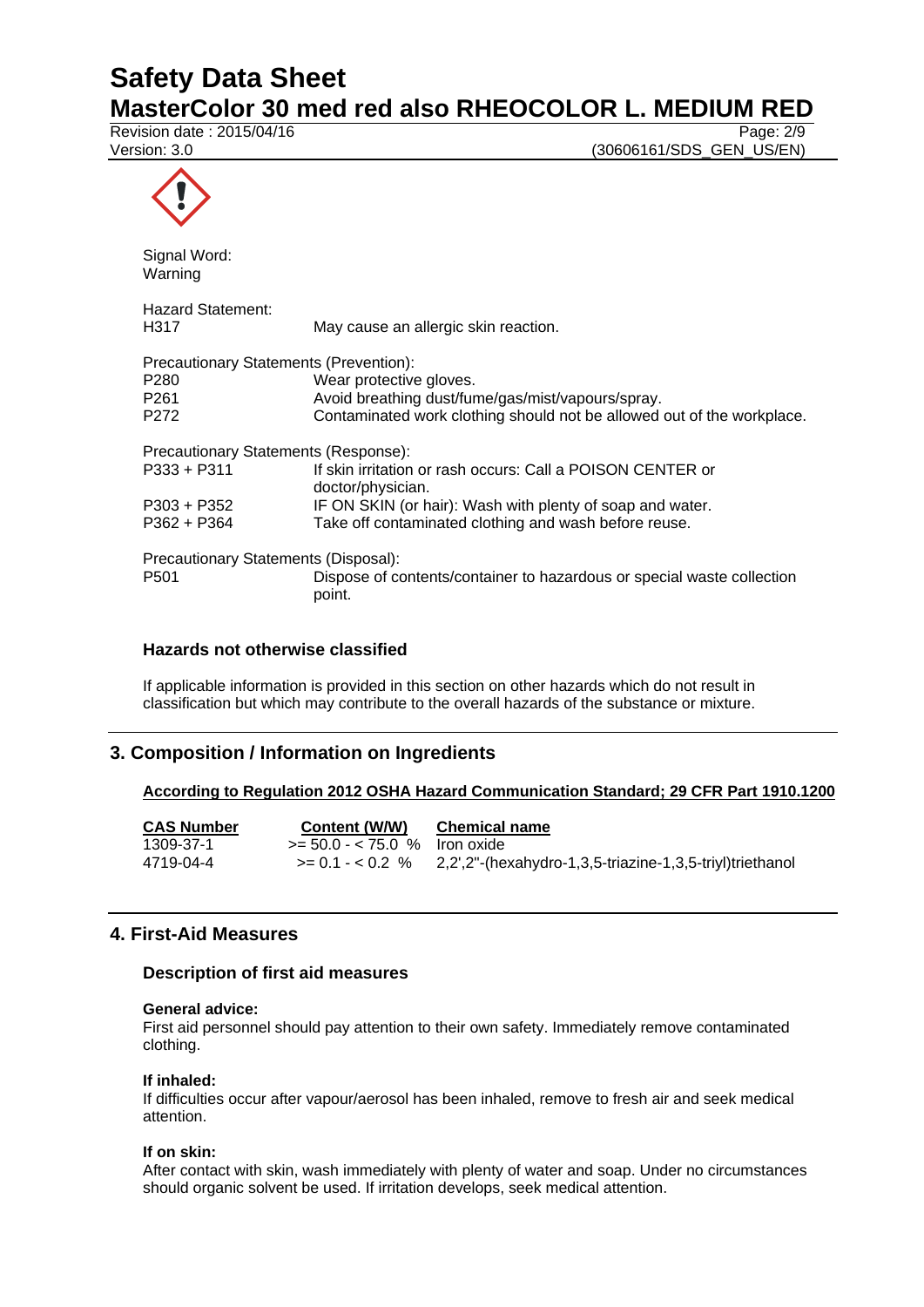# **Safety Data Sheet MasterColor 30 med red also RHEOCOLOR L. MEDIUM RED**<br>Revision date : 2015/04/16

Revision date  $: 2015/04/16$ 

Version: 3.0 **(30606161/SDS\_GEN\_US/EN)** 

#### **If in eyes:**

Wash affected eyes for at least 15 minutes under running water with eyelids held open, consult an eye specialist.

#### **If swallowed:**

Rinse mouth immediately and then drink plenty of water, seek medical attention. Do not induce vomiting unless told to by a poison control center or doctor.

#### **Most important symptoms and effects, both acute and delayed**

Symptoms: The most important known symptoms and effects are described in the labelling (see section 2) and/or in section 11. Hazards: No applicable information available.

#### **Indication of any immediate medical attention and special treatment needed**

Note to physician

Treatment: Treat according to symptoms (decontamination, vital functions), no known specific antidote.

# **5. Fire-Fighting Measures**

#### **Extinguishing media**

Suitable extinguishing media: foam, water spray, dry powder, carbon dioxide

Unsuitable extinguishing media for safety reasons: water jet

#### **Special hazards arising from the substance or mixture**

Hazards during fire-fighting: carbon dioxide, carbon monoxide, harmful vapours, nitrogen oxides, fumes/smoke, carbon black

#### **Advice for fire-fighters**

Protective equipment for fire-fighting: Wear a self-contained breathing apparatus.

#### **Further information:**

The degree of risk is governed by the burning substance and the fire conditions. If exposed to fire, keep containers cool by spraying with water. Collect contaminated extinguishing water separately, do not allow to reach sewage or effluent systems. Contaminated extinguishing water must be disposed of in accordance with official regulations.

#### **6. Accidental release measures**

#### **Personal precautions, protective equipment and emergency procedures**

Do not breathe vapour/aerosol/spray mists. Wear eye/face protection. If exposed to high vapour concentration, leave area immediately. Use personal protective clothing. Handle in accordance with good building materials hygiene and safety practice.

#### **Environmental precautions**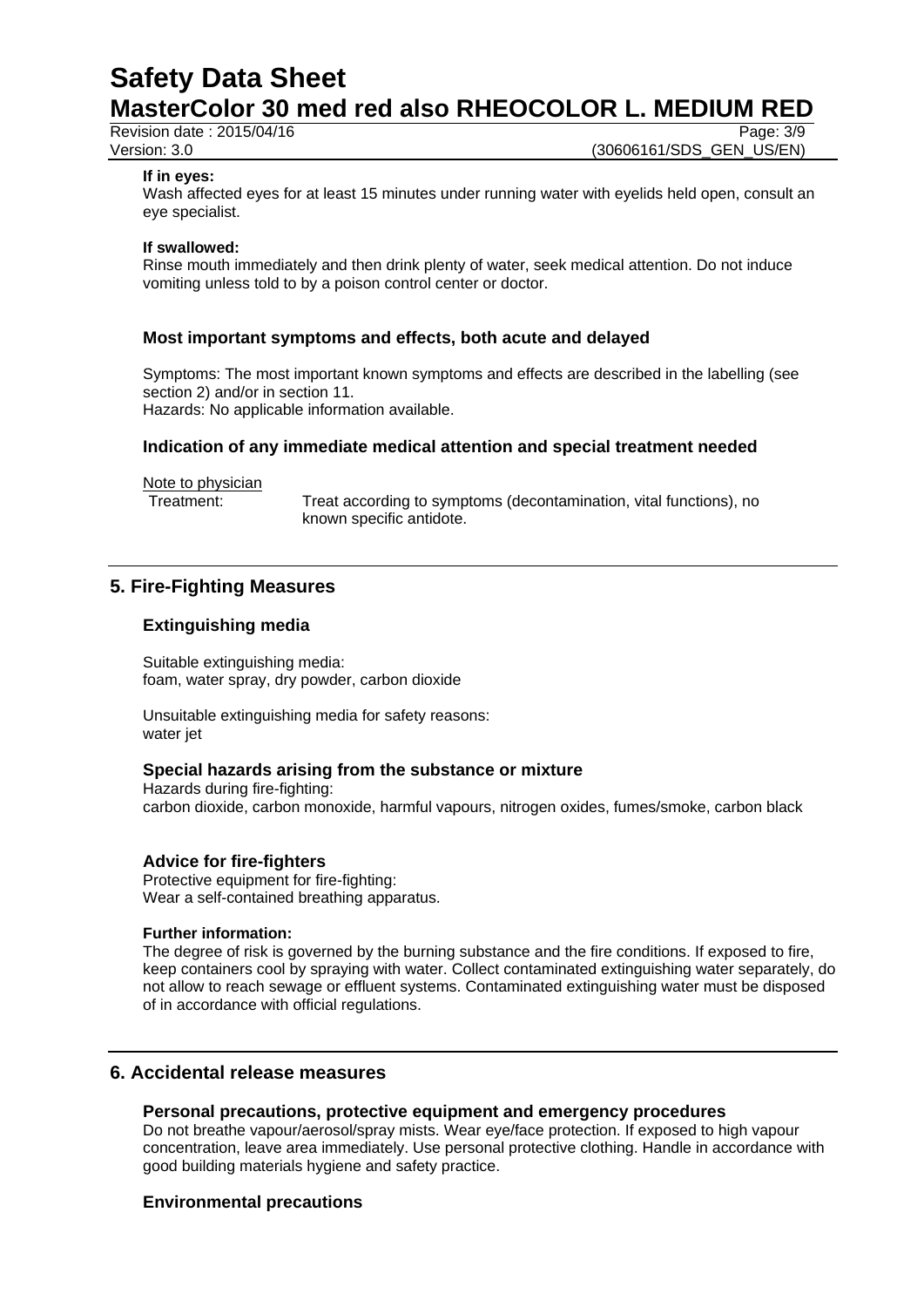Revision date : 2015/04/16 Page: 4/9

Version: 3.0 **(30606161/SDS\_GEN\_US/EN)** 

Contain contaminated water/firefighting water. Do not discharge into drains/surface waters/groundwater.

#### **Methods and material for containment and cleaning up**

For small amounts: Pick up with inert absorbent material (e.g. sand, earth etc.). Dispose of contaminated material as prescribed. For large amounts: Pump off product.

# **7. Handling and Storage**

#### **Precautions for safe handling**

Avoid aerosol formation. Avoid inhalation of mists/vapours. Avoid skin contact. No special measures necessary provided product is used correctly.

#### **Conditions for safe storage, including any incompatibilities**

No applicable information available.

Further information on storage conditions: Keep only in the original container in a cool, dry, wellventilated place away from ignition sources, heat or flame. Protect from direct sunlight. Protect from temperatures below: 7 °C

The packed product must be protected from temperatures below the indicated one.

Protect from temperatures above: 43 °C

The packed product must be protected against exceeding the indicated temperature.

# **8. Exposure Controls/Personal Protection**

#### **Components with occupational exposure limits**

Iron oxide OSHA PEL PEL 10 mg/m3 fumes/smoke ; TWA value 10 mg/m3 fumes/smoke ; ACGIH TLV TWA value 5 mg/m3 Respirable fraction;

#### **Advice on system design:**

No applicable information available.

#### **Personal protective equipment**

#### **Respiratory protection:**

Wear a NIOSH-certified (or equivalent) respirator as necessary.

#### **Hand protection:**

Wear chemical resistant protective gloves., Manufacturer's directions for use should be observed because of great diversity of types.

#### **Eye protection:**

Safety glasses with side-shields.

#### **Body protection:**

Impermeable protective clothing

#### **General safety and hygiene measures:**

Do not inhale gases/vapours/aerosols. Avoid contact with the skin, eyes and clothing. Avoid exposure - obtain special instructions before use. Handle in accordance with good building materials hygiene and safety practice. Wearing of closed work clothing is recommended. When using, do not eat, drink or smoke. Hands and/or face should be washed before breaks and at the end of the shift.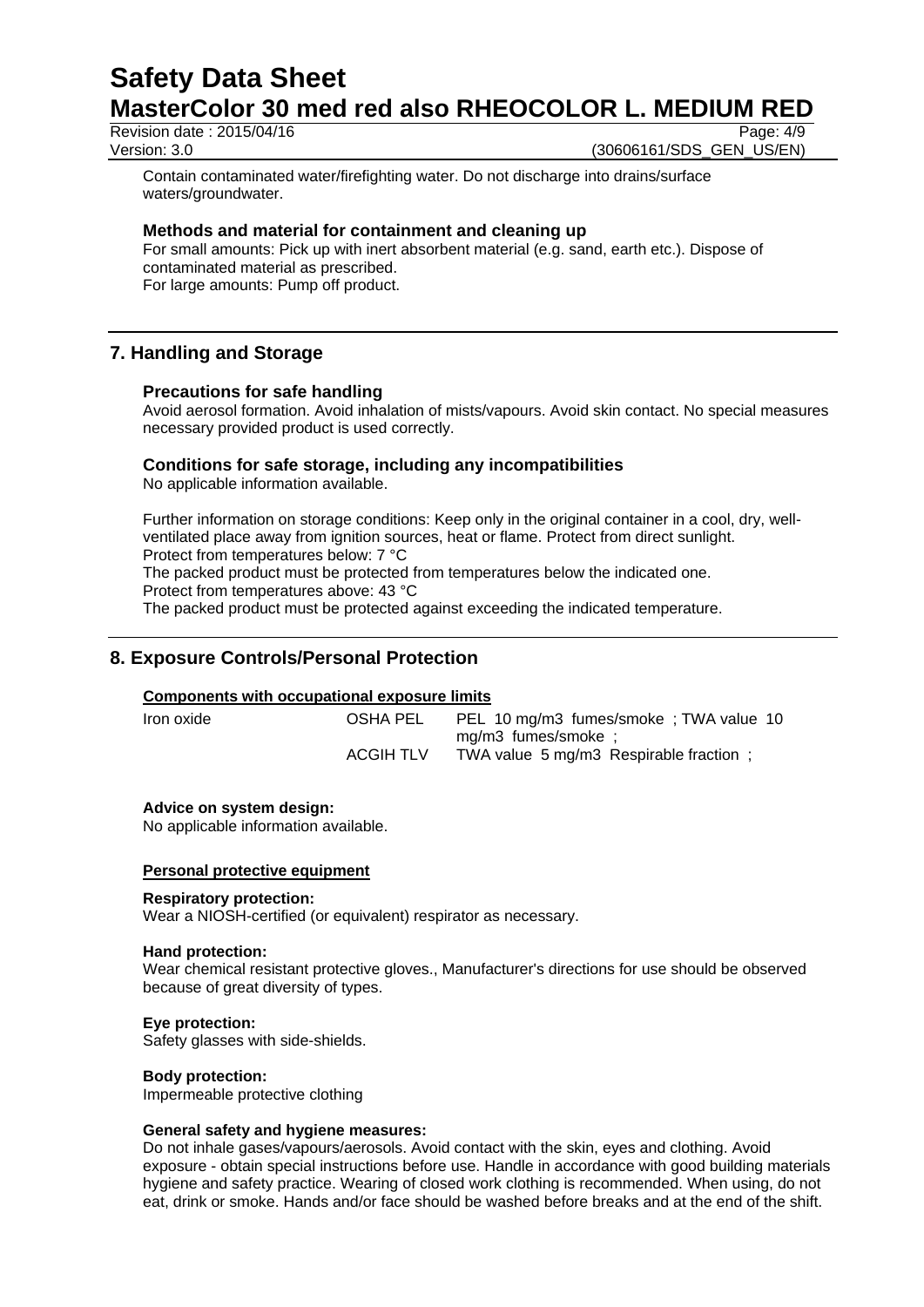# **Safety Data Sheet MasterColor 30 med red also RHEOCOLOR L. MEDIUM RED**<br>Revision date : 2015/04/16

Revision date:  $2015/04/16$ Version: 3.0 **(30606161/SDS** GEN US/EN)

At the end of the shift the skin should be cleaned and skin-care agents applied. Gloves must be inspected regularly and prior to each use. Replace if necessary (e.g. pinhole leaks).

# **9. Physical and Chemical Properties**

| Form:                       | dispersion                                               |                                      |  |
|-----------------------------|----------------------------------------------------------|--------------------------------------|--|
| Odour:                      | mild                                                     |                                      |  |
| Odour threshold:            |                                                          | No applicable information available. |  |
| Colour:                     | red                                                      |                                      |  |
| pH value:                   | $8.5 - 9.5$                                              | (72 °F)                              |  |
| Melting point:              |                                                          | No applicable information available. |  |
| Boiling point:              | 100 °C                                                   | (1 ATM)                              |  |
| Sublimation point:          |                                                          | No applicable information available. |  |
| Flash point:                |                                                          | (calculated) not applicable          |  |
| Flammability:               | not determined                                           |                                      |  |
| Lower explosion limit:      |                                                          | No applicable information available. |  |
| Upper explosion limit:      |                                                          | No applicable information available. |  |
| Autoignition:               |                                                          | not applicable                       |  |
| Vapour pressure:            | 17.535 mmHg                                              | (20 °C)                              |  |
| Relative density:           | $1.75 - 2$                                               |                                      |  |
| Bulk density:               |                                                          | not applicable                       |  |
| Vapour density:             |                                                          | No applicable information available. |  |
| Partitioning coefficient n- |                                                          | not applicable                       |  |
| octanol/water (log Pow):    |                                                          |                                      |  |
| Thermal decomposition:      | No decomposition if stored and handled as                |                                      |  |
|                             | prescribed/indicated.                                    |                                      |  |
| Viscosity, dynamic:         |                                                          | No applicable information available. |  |
| Viscosity, kinematic:       |                                                          | No applicable information available. |  |
| Solubility in water:        |                                                          | dispersible                          |  |
| Solubility (quantitative):  |                                                          | No applicable information available. |  |
| Solubility (qualitative):   | No applicable information available.                     |                                      |  |
| Evaporation rate:           | No applicable information available.                     |                                      |  |
| Other Information:          | If necessary, information on other physical and chemical |                                      |  |
|                             | parameters is indicated in this section.                 |                                      |  |

# **10. Stability and Reactivity**

#### **Reactivity**

No hazardous reactions if stored and handled as prescribed/indicated.

Oxidizing properties: Not an oxidizer.

#### **Chemical stability**

The product is stable if stored and handled as prescribed/indicated.

#### **Possibility of hazardous reactions**

The product is stable if stored and handled as prescribed/indicated.

#### **Conditions to avoid**

See MSDS section 7 - Handling and storage.

#### **Incompatible materials**

strong acids, strong bases, strong oxidizing agents, strong reducing agents

#### **Hazardous decomposition products**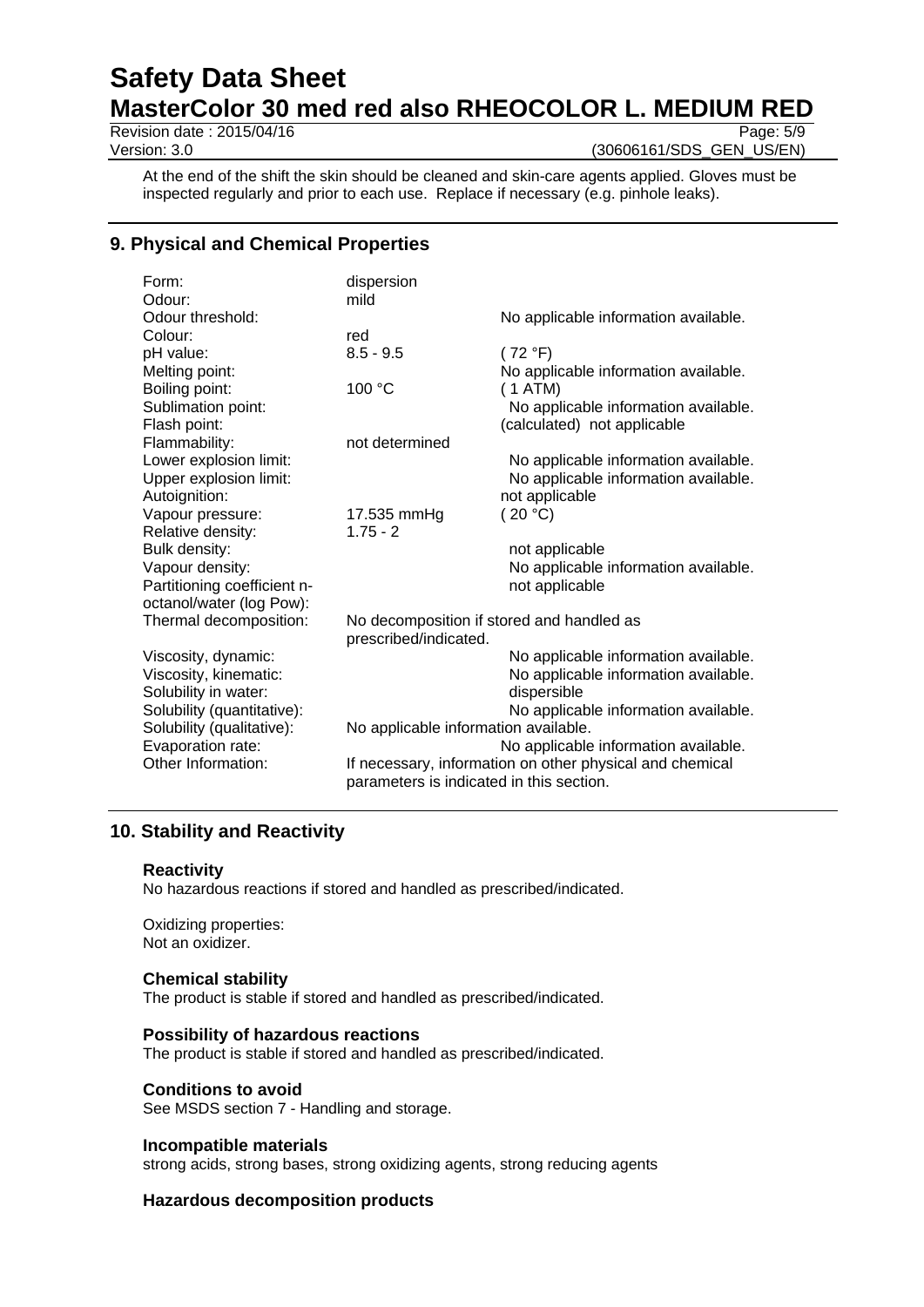Revision date : 2015/04/16 Page: 6/9

Version: 3.0 **(30606161/SDS\_GEN\_US/EN)** 

Decomposition products:

No hazardous decomposition products if stored and handled as prescribed/indicated.

Thermal decomposition: No decomposition if stored and handled as prescribed/indicated.

# **11. Toxicological information**

#### **Primary routes of exposure**

Routes of entry for solids and liquids are ingestion and inhalation, but may include eye or skin contact. Routes of entry for gases include inhalation and eye contact. Skin contact may be a route of entry for liquefied gases.

## **Acute Toxicity/Effects**

Acute toxicity

Assessment of acute toxicity: Virtually nontoxic after a single ingestion. Based on available Data, the classification criteria are not met.

Oral

No applicable information available.

Inhalation No applicable information available.

Dermal No applicable information available.

Assessment other acute effects No applicable information available.

Irritation / corrosion

Assessment of irritating effects: No irritation is expected under intended use and appropriate handling. Based on available Data, the classification criteria are not met.

**Sensitization** 

Assessment of sensitization: Sensitization after skin contact possible.

## **Chronic Toxicity/Effects**

#### Repeated dose toxicity

Assessment of repeated dose toxicity: No reliable data was available concerning repeated dose toxicity. Based on available Data, the classification criteria are not met.

#### Genetic toxicity

Assessment of mutagenicity: The chemical structure does not suggest a specific alert for such an effect. Based on available Data, the classification criteria are not met.

#### **Carcinogenicity**

Assessment of carcinogenicity: The chemical structure does not suggest a specific alert for such an effect. Based on available Data, the classification criteria are not met.

#### Reproductive toxicity

Assessment of reproduction toxicity: The chemical structure does not suggest a specific alert for such an effect. Based on available Data, the classification criteria are not met.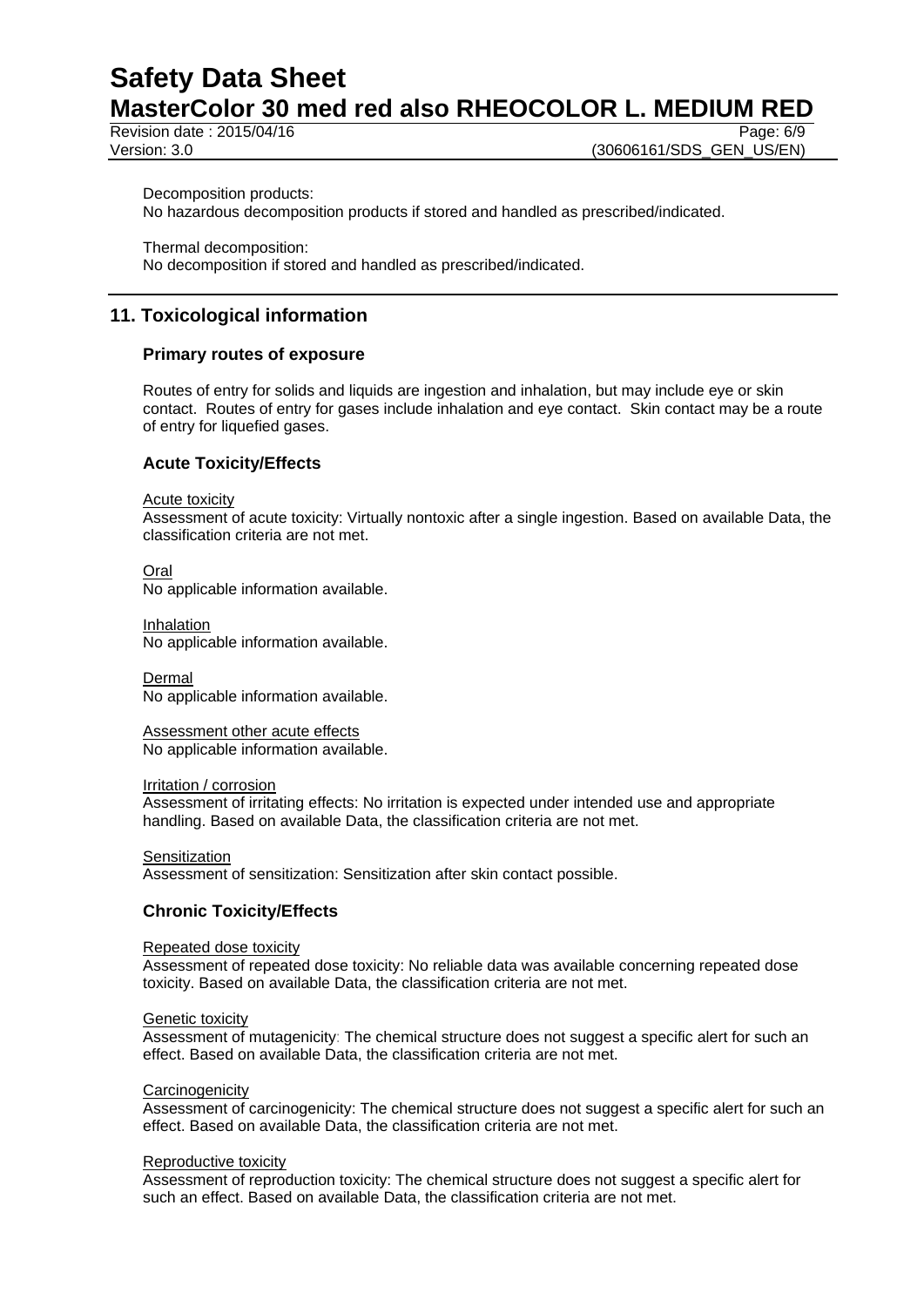Revision date : 2015/04/16 Page: 7/9

Version: 3.0 **(30606161/SDS\_GEN\_US/EN)** 

#### **Teratogenicity**

Assessment of teratogenicity: The chemical structure does not suggest a specific alert for such an effect. Based on available Data, the classification criteria are not met.

Other Information

Based on our experience and the information available, no adverse health effects are expected if handled as recommended with suitable precautions for designated uses. The product has not been tested. The statements on toxicology have been derived from the properties of the individual components.

## **Symptoms of Exposure**

The most important known symptoms and effects are described in the labelling (see section 2) and/or in section 11.

# **12. Ecological Information**

#### **Toxicity**

Aquatic toxicity

Assessment of aquatic toxicity:

Based on available Data, the classification criteria are not met. There is a high probability that the product is not acutely harmful to aquatic organisms.

#### **Persistence and degradability**

Assessment biodegradation and elimination (H2O) Inherently biodegradable. The insoluble fraction can be removed by mechanical means in suitable waste water treatment plants. The polymer component of the product is poorly biodegradable.

#### **Bioaccumulative potential**

Assessment bioaccumulation potential Discharge into the environment must be avoided.

#### **Mobility in soil**

Assessment transport between environmental compartments No data available.

## **Additional information**

Other ecotoxicological advice:

Do not discharge product into the environment without control. The product has not been tested. The statements on ecotoxicology have been derived from the properties of the individual components.

## **13. Disposal considerations**

#### **Waste disposal of substance:**

Dispose of in accordance with national, state and local regulations. Residues should be disposed of in the same manner as the substance/product. Do not discharge into drains/surface waters/groundwater.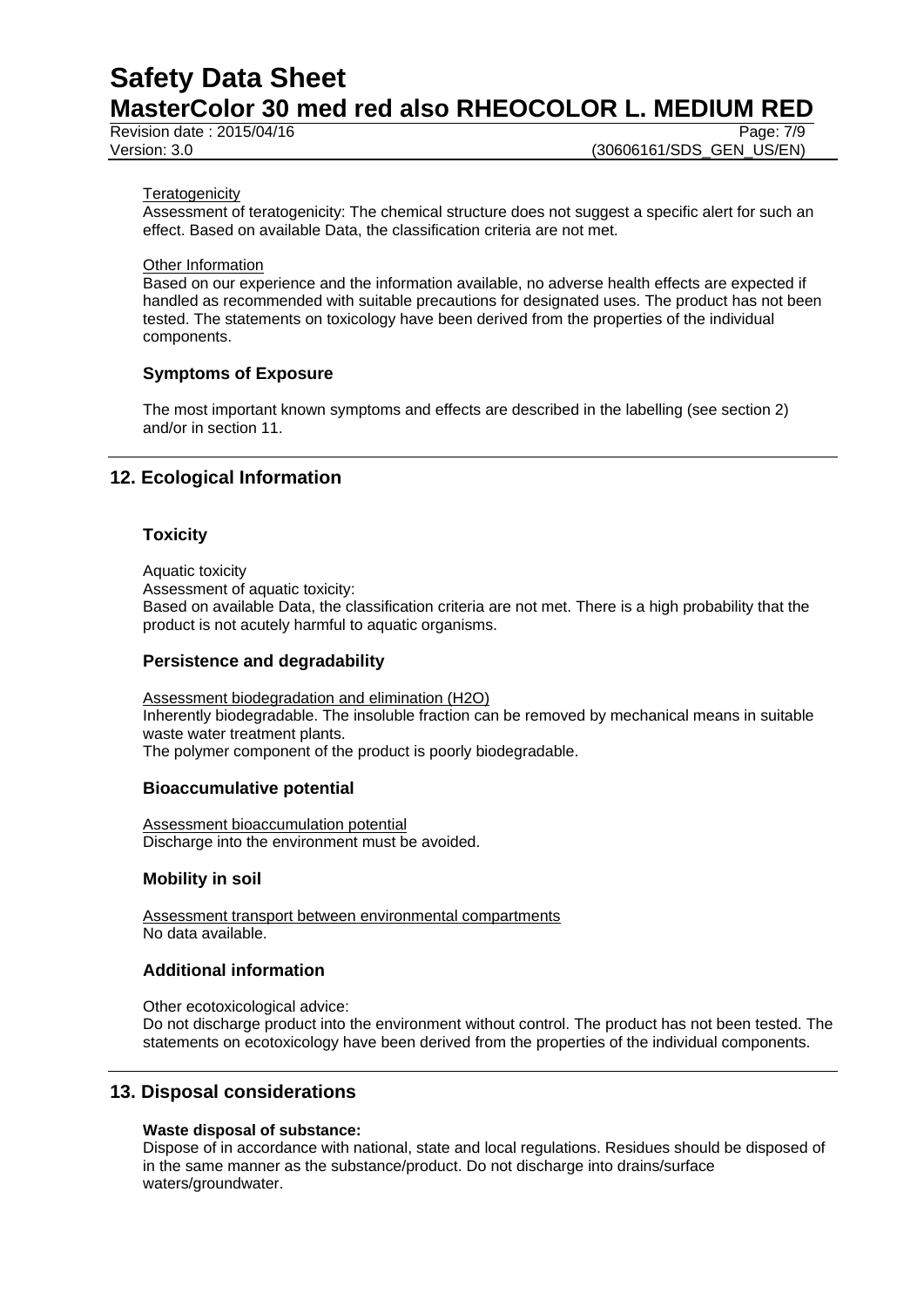Revision date : 2015/04/16 Page: 8/9

Version: 3.0 **(30606161/SDS** GEN US/EN)

#### **Container disposal:**

Contaminated packaging should be emptied as far as possible; then it can be passed on for recycling after being thoroughly cleaned.

#### **14. Transport Information**

**Land transport** USDOT

Not classified as a dangerous good under transport regulations

**Sea transport** IMDG

Not classified as a dangerous good under transport regulations

#### **Air transport** IATA/ICAO

Not classified as a dangerous good under transport regulations

# **15. Regulatory Information**

#### **Federal Regulations**

**Registration status:** Chemical TSCA, US released; restriction on use / listed

TSCA § 5 final Significant New Use Restriction (SNUR) 40 CFR 721.2076

**EPCRA 311/312 (Hazard categories):** Acute; Chronic

**CERCLA RQ CAS Number Chemical name** 1000 LBS 1310-73-2 Sodium Hydroxide

**NFPA Hazard codes:**

Health : 1 Fire: 0 Reactivity: 0 Special:

**HMIS III rating** Health: 1 Flammability: 0 Physical hazard: 0

# **16. Other Information**

**SDS Prepared by:**  BASF NA Product Regulations SDS Prepared on: 2015/04/16

We support worldwide Responsible Care® initiatives. We value the health and safety of our employees, customers, suppliers and neighbors, and the protection of the environment. Our commitment to Responsible Care is integral to conducting our business and operating our facilities in a safe and environmentally responsible fashion, supporting our customers and suppliers in ensuring